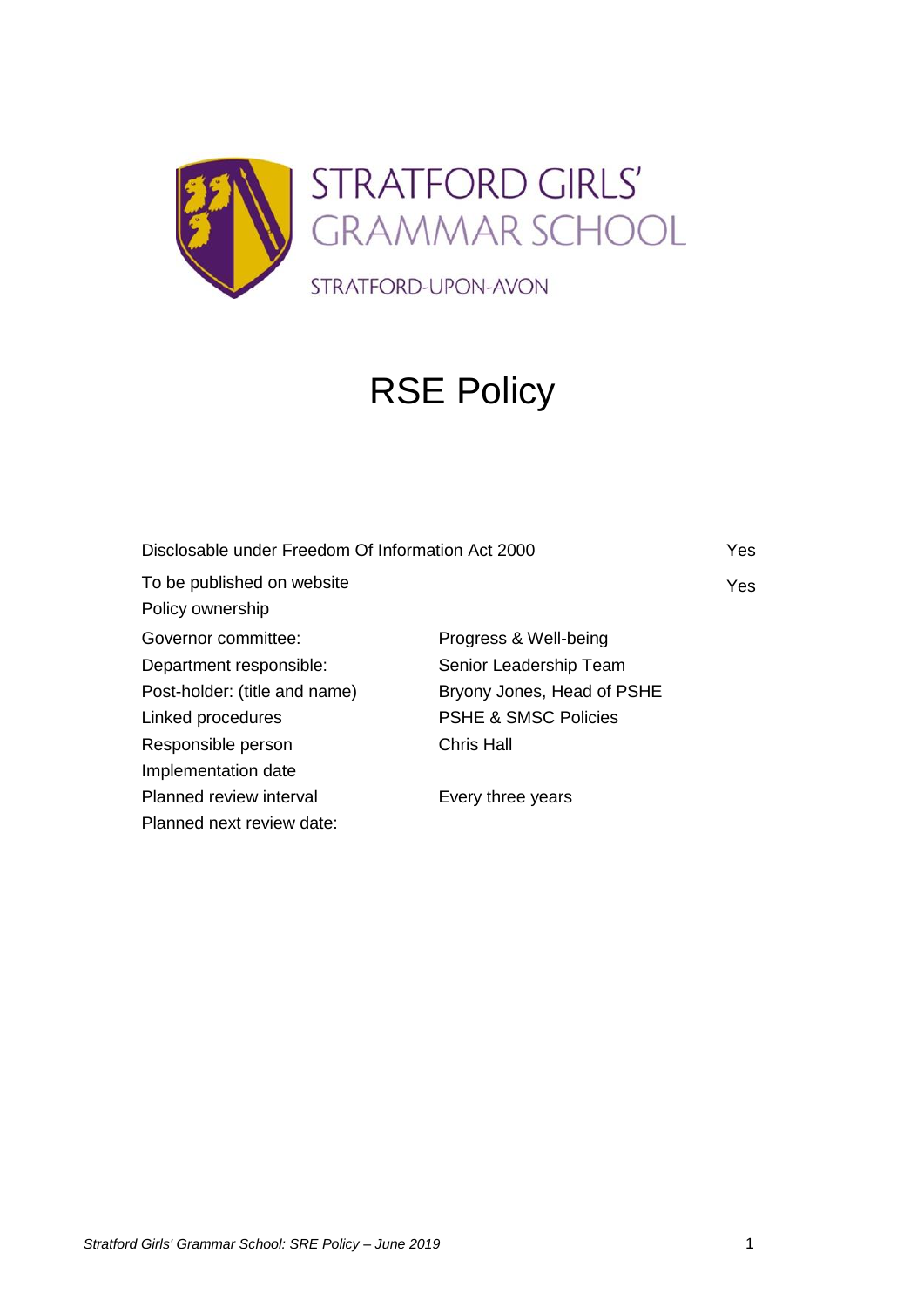# **1. Introduction**

Today's children and young people grow up in an increasingly complex world both online and offline. This presents many opportunities, but also challenges and risks. In this environment they must learn to be safe and healthy, and how to manage their academic, personal and social lives in a positive way both online and offline.

At Stratford Girls' Grammar School we recognise that RSE is learning about physical, moral and emotional development. It is about the importance of stable and loving relationships and about respect, love and care. RSE provides students with factual knowledge and an understanding of the influences on young people, encouraging them to be aware of the options open to them and to take charge of decisions about their own behaviour, including online behaviour. It encourages the development of personal and interpersonal skills, the awareness and respect of self and others and encourages reflection and responsibility.

From the academic year 2020/21, under The Relationships Education, Relationships and Sex Education and Health Education (England) Regulations 2019, made under sections 34 and 35 of the Children and Social Work Act 2017:

- It is compulsory for all secondary schools to provide Relationships and sex education (RSE).
- It is compulsory for all schools, including academies and free schools, but not independent schools, to provide Health Education. However, personal, social, health and economic education (PSHE) continues to be compulsory in independent schools.

Health education is not covered within this policy because it is covered elsewhere in the school's curriculum and policies.

Parents/ carers of students at Stratford Girls' Grammar School may request to withdraw their children from all or part of any sex education delivered as part of statutory RSE, but only after discussion with the Headteacher, who will respect the parents/ carers' wishes if they continue to hold that view after discussion.

However, parents/ carers do not have the right to withdraw their children from the biological aspects of human growth and reproduction necessary under national curriculum science.

From Year 11, if the student wishes to receive sex education, then the school will make arrangements to provide it within the next three terms and the parents/ carers have no right to appeal against that decision.

This policy is available on the school's website and has been developed after consultation with parents/ carers and, while the school chooses how to deliver the subject, guidance offered by the Department for Education (DFE) has been taken into account.

When planning the teaching of RSE the school has taken into account the religious background of all students and reflects what the law allows and does not allow.

The school is mindful to make reasonable adjustments to alleviate disadvantage or vulnerability of any of our students under the SEND code of practice when planning RSE lessons. Also, teachers try hard not to discriminate against any students because of any 'protected characteristics' under the Equality Act 2010 (ie age, sex, race, disability, religion or belief, gender reassignment, pregnancy or maternity or sexual orientation).

The policy will be promoted and implemented throughout the school. RSE is carried out principally within the personal, social and health education (PSHE) programme.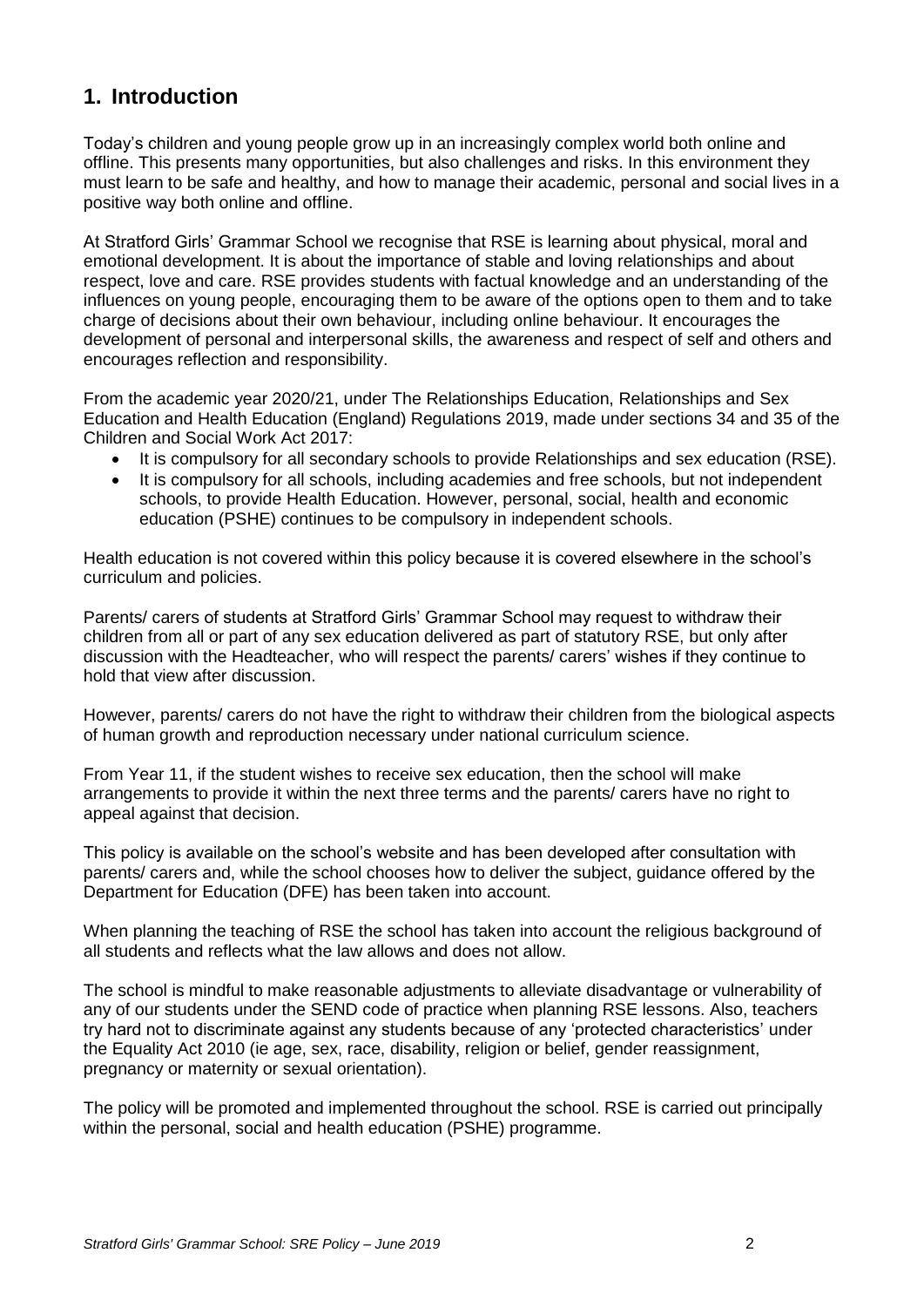# **2. Aims and Objectives**

The objective of RSE at Stratford Girls' Grammar School is to develop further the relationships education our students have received in primary school and give them the information they need to help them develop healthy, nurturing relationships of all kinds, including what makes a good friend, a good colleague and a successful marriage, partnership or other type of committed relationship. The aim is also to cover intimate relationships (including the use of contraception) and developing such relationships while resisting coercion to have sex. It will teach what is acceptable and what is unacceptable behaviour in relationships. It will aim to explain how to identify when relationships are not right and understand how to deal with such situations and encourage students to enjoy the positive effects that good relationships have on their mental wellbeing.

# **Governors**

The governing body will ensure that:

- This policy is available on the school's website.
- Information is provided for parents/ carers on the subject content and what rights they may have to request that their child is withdrawn from sex education lessons.
- RSE as taught at Stratford Girls' Grammar school fulfils its legal obligations and timetabled commitments.
- RSE is adequately resourced, well led and effectively managed, providing well planned lessons from teachers who keep up-to-date with pedagogy and technology to support the subject.
- RSE is delivered in a way to be accessible for all students with SEND so that all students can make progress in achieving expected educational outcomes.

# **School**

The school will:

- Ensure a smooth transition between primary and secondary school. PSHE is taught in House classes in Year 7 with the involvement of Heads of House to facilitate this transition. Year 7 students are also allocated a buddy to support their transition.
- Be aware of the Equality Act 2010, and be mindful not to discriminate against any students because of any 'protected characteristics' (age, sex, race, disability, religion or belief, gender reassignment, pregnancy or maternity, marriage or civil partnership, or sexual orientation) when planning for RSE.
- Be aware of and make reasonable adjustments to alleviate disadvantage or vulnerability under the SEND code of practice when planning for RSE.
- Set out the subject content, ensuring that it is always age-appropriate.
- Advise on how RSE is taught, eg lesson planning for differentiation, and who is responsible for teaching it.
- Ensure that RSE will link with, but not duplicate, other aspects of the PSHE curriculum eg drug education and student substance abuse, or areas of the wider curriculum, eg science, ICT and RE. Also ensure it will be set in the context of the school's general ethos (social, moral, spiritual and cultural) and promote the well-being of the students in general.
- Discuss with any visiting agencies, before the session takes place, the details of all aspects, including resources, of what will be covered in any session that they are being invited to provide, as well as confidentiality and reporting any safeguarding issues.
- Be aware of how any safeguarding issue in the context of RSE will be dealt with at the school.

#### **External agencies**

Stratford Girls' Grammar School uses external visitors to deliver certain topics within RSE because they can enhance delivery of the subject and bring specialist knowledge and different ways of engaging with young people. The school checks in advance:

That the teaching delivered by visitors fits with the planned programme for teaching RSE.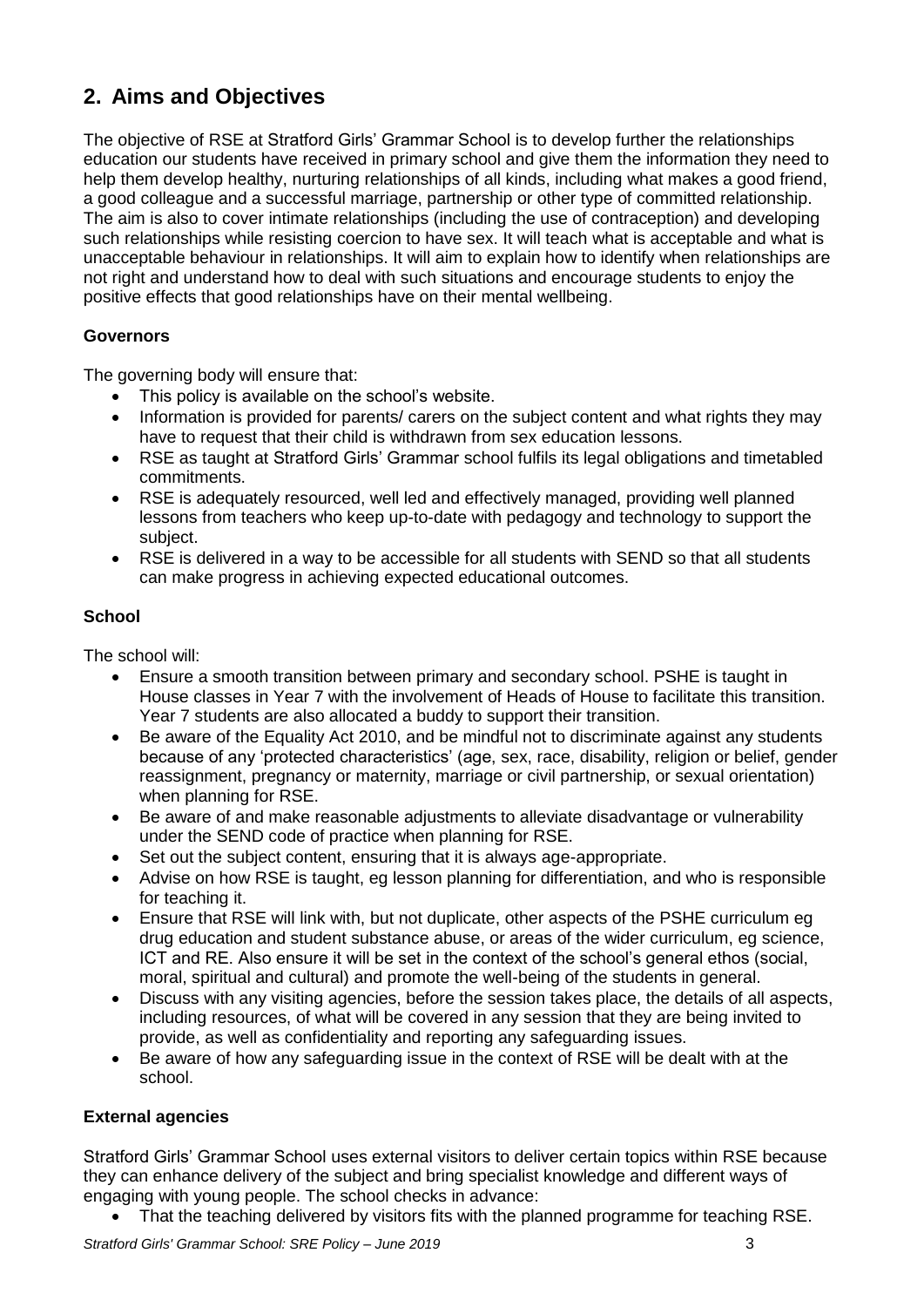- The details of what will be covered by the visitor, the materials that the visitor will use in the sessions, a session plan, and how the session will be delivered to ensure age appropriateness for our students and inclusivity.
- That the lead teacher will also discuss with the visitor aspects of confidentiality and reporting any safeguarding issues.

## **Parents/ carers**

- Stratford Girls' Grammar School works closely with parents/ carers when planning and delivering RSE because parents/ carers are the first educators of their children and have the most important influence as their children grow, mature and form relationships. Parents/ carers are made aware of what will be taught and when.
- Opportunities for parents/ carers to understand and ask questions about the school's approach help increase confidence in the curriculum. The school invites parents/ carers to share their views at key points in the academic year through informal discussions and surveys.
- Parents/ carers of students at Stratford Girls' Grammar School may request to withdraw their children from all or part of any sex education delivered as part of statutory RSE, but only after discussion with the Headteacher. However, parents/ carers do not have the right to withdraw their children from relationships education, or the biological aspects of human growth and reproduction necessary under national curriculum science. If, after turning 15 years of age, the student wishes to receive sex education, then the school will make arrangements to provide it within the next three terms and the parents/ carers have no right to appeal against that decision.

# **3. Topics to be covered**

RSE at Stratford Girls' Grammar School builds on the foundations of relationships education our students will have received at their primary schools and on the age-appropriate sex education that they may have already received.

Throughout the school the following topics are covered in an age-appropriate way.

# **Families**

Students learn about:

- Different types of committed, stable relationships and how these relationships contribute to happiness; their importance in bringing up children.
- What marriage is, its legal status, what rights and protections it offers and how the legal rights and protections differ between marriage and other types of long-term partnerships; why marriage should be entered into willingly.

#### **Respectful relationships and friendships**

Students learn about:

- Characteristics of healthy relationships and friendship (including online, sexual and nonsexual relationships):
- Trust, honesty, respect, kindness, generosity.
- Respect of privacy, boundaries and consent or the lack of it.
- Management of conflict, reconciliation and the ending of relationships of all types.
- Characteristics of unhealthy relationships and friendships:
- How to distinguish whether other children or adults are trustworthy or even safe to be with.
- To recognise unhealthy types of behaviour within relationships of their own or in others eg criminal behaviour, violent behaviour, coercive behaviour, sexual harassment or sexual violence.
- How to seek advice and report concerns where necessary.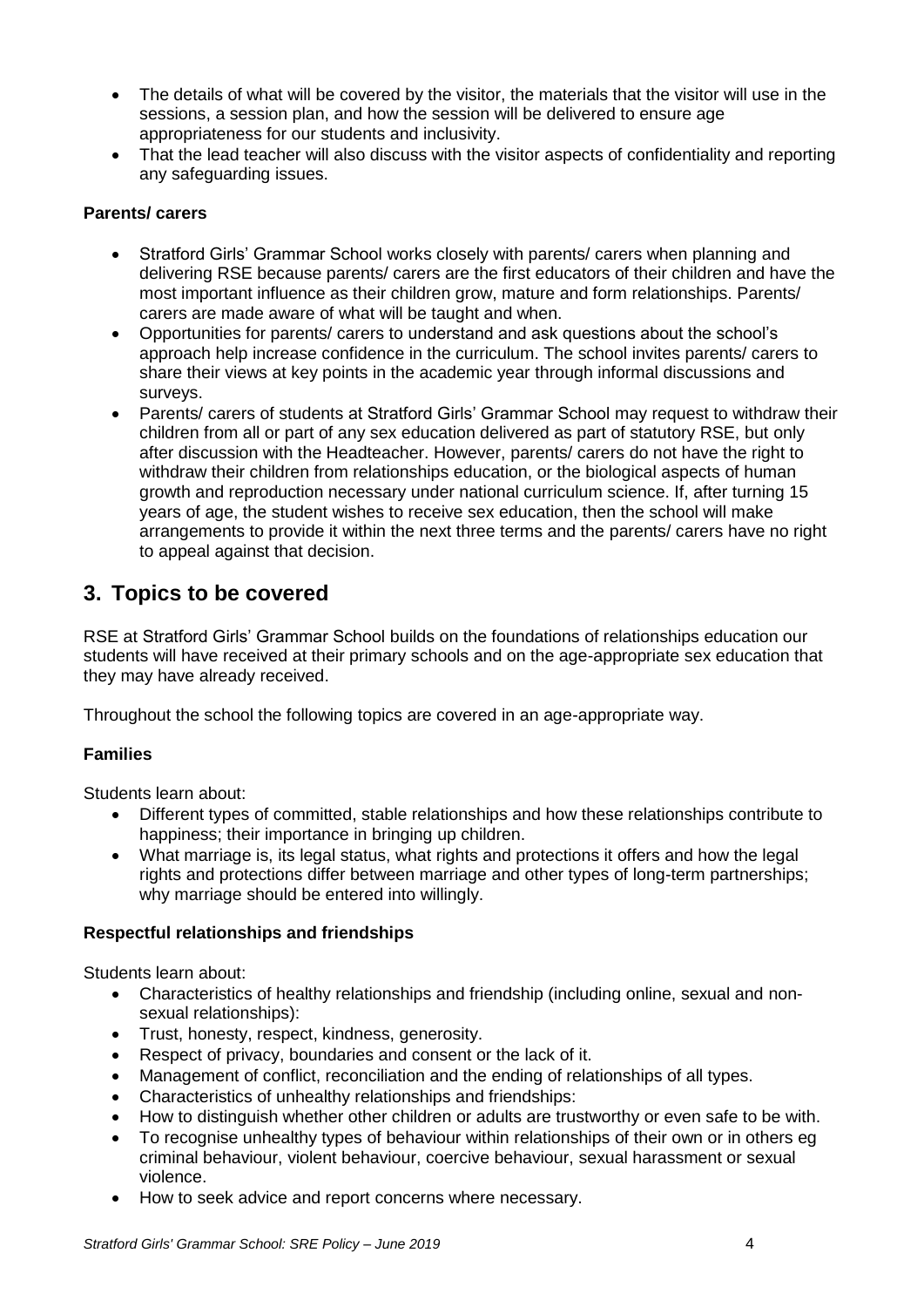- Being respectful of others however different they may be from themselves and not being led by stereotypes, which may be negative, unfair or destructive.
- The legal rights and responsibilities regarding equality, particularly with regard to protected characteristics under the Equality Act 2010.

## **Online and media safety and harm**

Students are taught:

- That their rights, responsibilities and opportunities online do not differ from those experienced elsewhere and the same expectations of good behaviour apply and are expected.
- That sharing material online can be fraught with risk because sharers can disseminate material widely and much further than anticipated; that it may be extremely difficult to remove such online material and can cause much distress as a consequence.
- The impact of viewing harmful content online:
- Particularly that sexually-explicit material can be very damaging to self-respect.
- That viewing and sharing indecent images of children, including those viewed and shared by children, is a serious criminal offence carrying severe penalties.

#### **Being safe**

Students are taught:

- The subjects and laws that relate to the age of sexual consent, consent beyond the age of consent, sexual exploitation, abuse, grooming, coercion, harassment, rape, domestic abuse.
- About how people can be affected by such relationships.
- How to communicate and recognise consent from others, including in a sexual context. They also learn how and when such consent can be withdrawn.

#### **Forced marriages, honour-based violence and female genital mutilation**

Students are taught:

- The subjects and laws that relate to forced marriage, honour-based violence and female genital mutilation.
- About how people can be physically and emotionally affected by such practices and how to access support.

#### **Intimate and sexual relationships, sexual health**

Students are taught:

- The nature of healthy one-to-one positive intimate relationships (mutual respect, loyalty, consent, trust, shared interests and outlook, sex and friendship).
- That choices made in relationships and friendships can affect health (physical, emotional, mental well-being, sexual and reproductive) in both a positive and a negative manner.
- That there are a range of strategies to identify and manage sexual pressure, including peer pressure; how to resist pressure and how not to pressure others.
- That they have a choice to delay sex or enjoy intimacy without sex.
- The facts about reproductive health, including fertility and the potential impact of lifestyle choices on fertility in men and women.
- How the effects of alcohol and drugs can lead to risky sexual behaviour.
- The range of methods of contraception and their efficacies.
- The facts about pregnancy and miscarriage.
- The facts about abortion, adoption or keeping a baby, with quidance in obtaining further help.
- The facts about sexually transmitted infections (STI) and HIV/AIDS; their prevalence; how they are transmitted; methods of treatment and prevention via safer sex; their potential impact on health.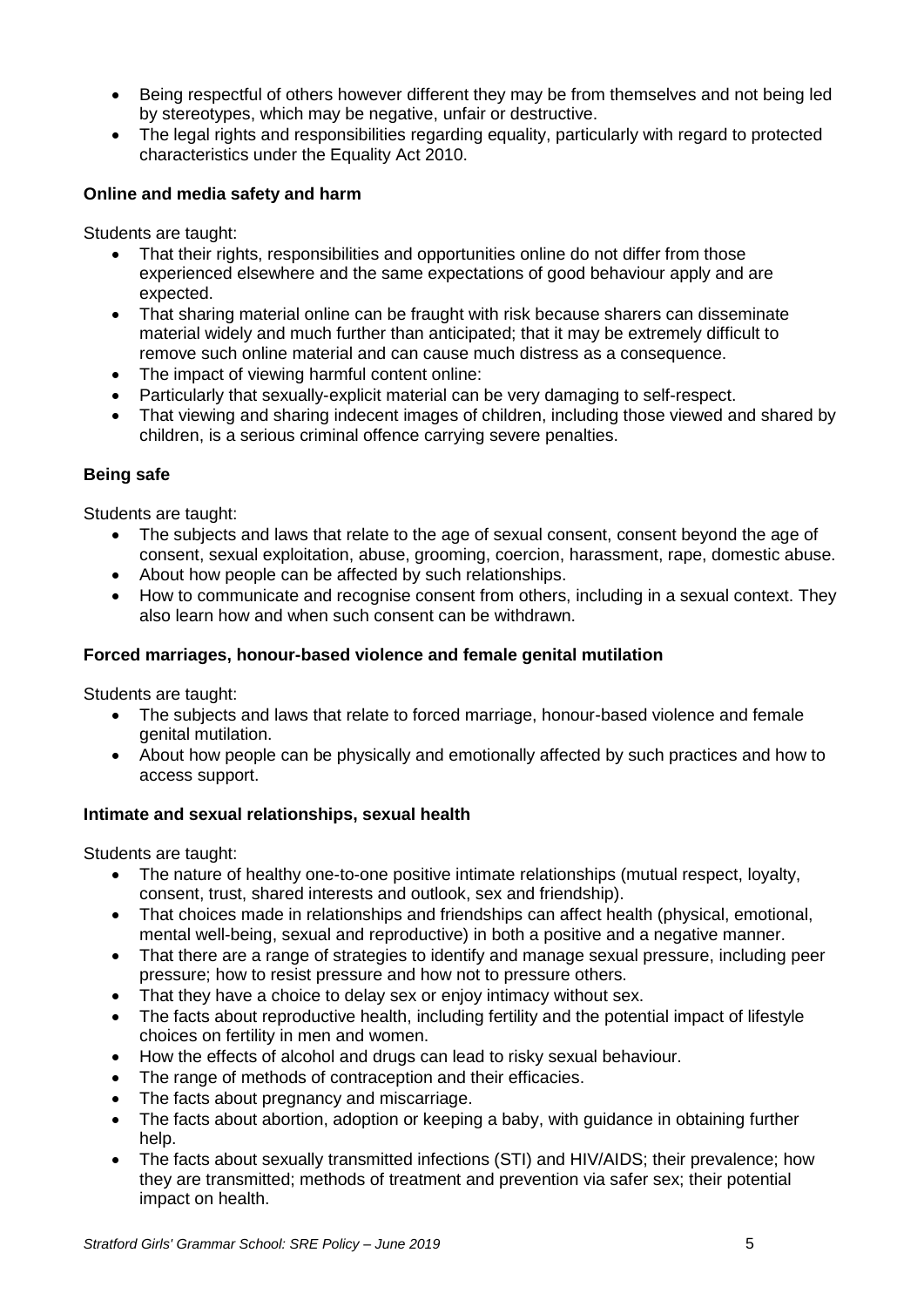# **Other topics**

For health-related topics in RSE, principally on health education, see aspects of the following school policies:

- Behaviour policy.
- Drugs policy.
- Well-being policy.
- First Aid Policy.

The appendix to this policy outlines topics covered in PSHE by each year group including where SRE is explicitly taught. This information is also on the school website.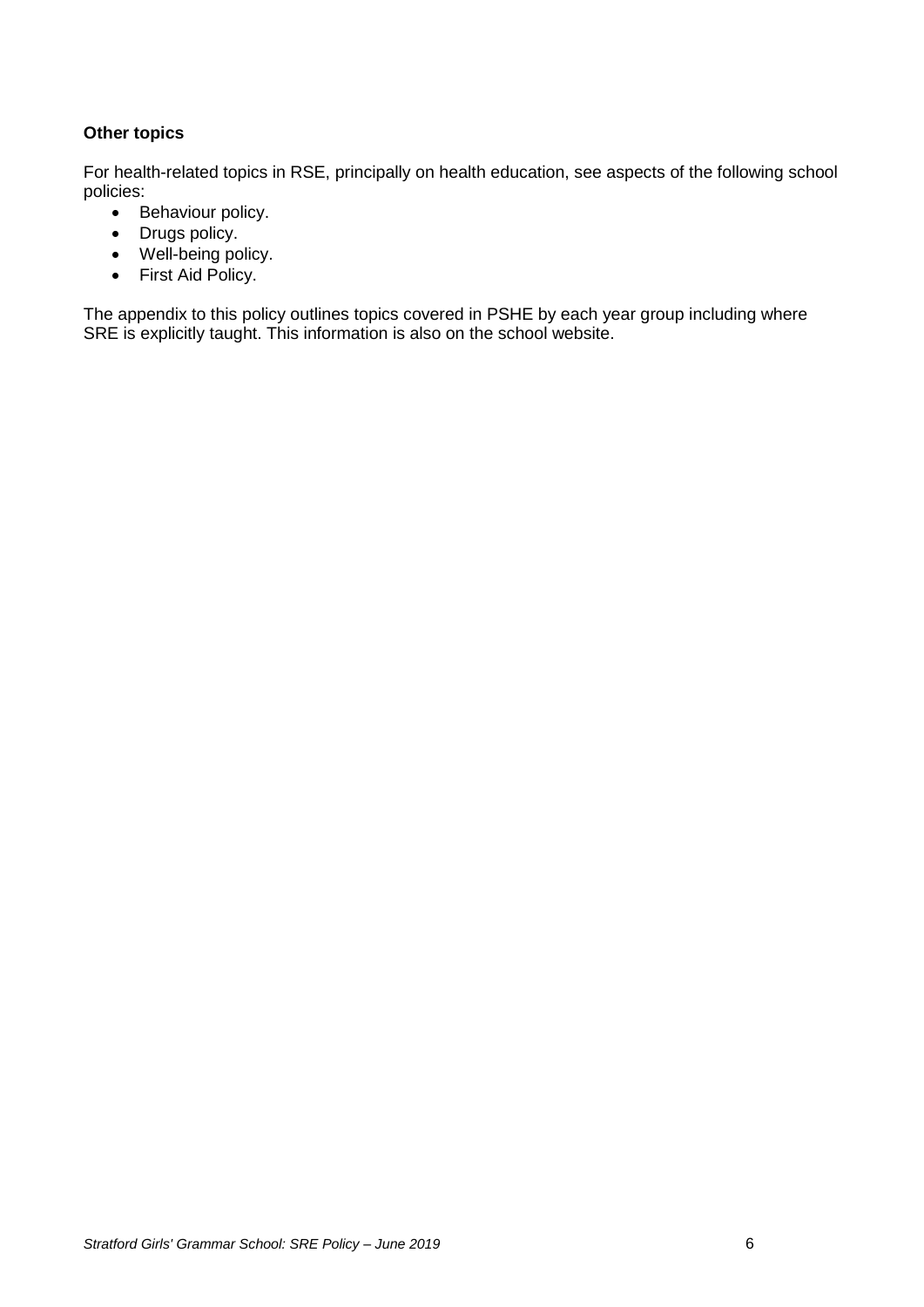# **Appendix A: SGGS PSHE Curriculum Overview**

#### **Year 7**

- Protective behaviours
- Resilience and self-esteem
- Healthy friendships
- Bullying
- Road safety
- Smoking
- Fear of Missing Out
- Introduction to budgeting
- My Body
- Careers skills and qualifications
- Study skills

#### **Year 8**

- Dealing with change
- Mental Health
- Forming positive relationships
- Body Image
- Internet safety
- Your digital tattoo
- Road safety
- Alcohol
- First aid
- Careers Further skills and qualifications, CVs, Jobs and young people

#### **Year 9**

- Mental Health including mental illness and where to get help
- Drugs
- Careers Introduction to Unifrog, Body language and transferrable skills
- Teenage Relationship Abuse
- Equality and diversity
- LGBTQ+
- Exam stress
- Online safety

#### **Year 10**

- $\bullet$  Mental Health emotional wellbeing
- Laws concerning sex and relationships
- Sexting
- Developing your use of Unifrog
- Apprenticeships
- Introduction to credit and debit cards
- Alcohol

#### **Year 11**

- Contraception
- STIs
- Child Sexual Exploitation
- Consent
- Careers
- Stress management

*Stratford Girls' Grammar School: SRE Policy – June 2019* 7